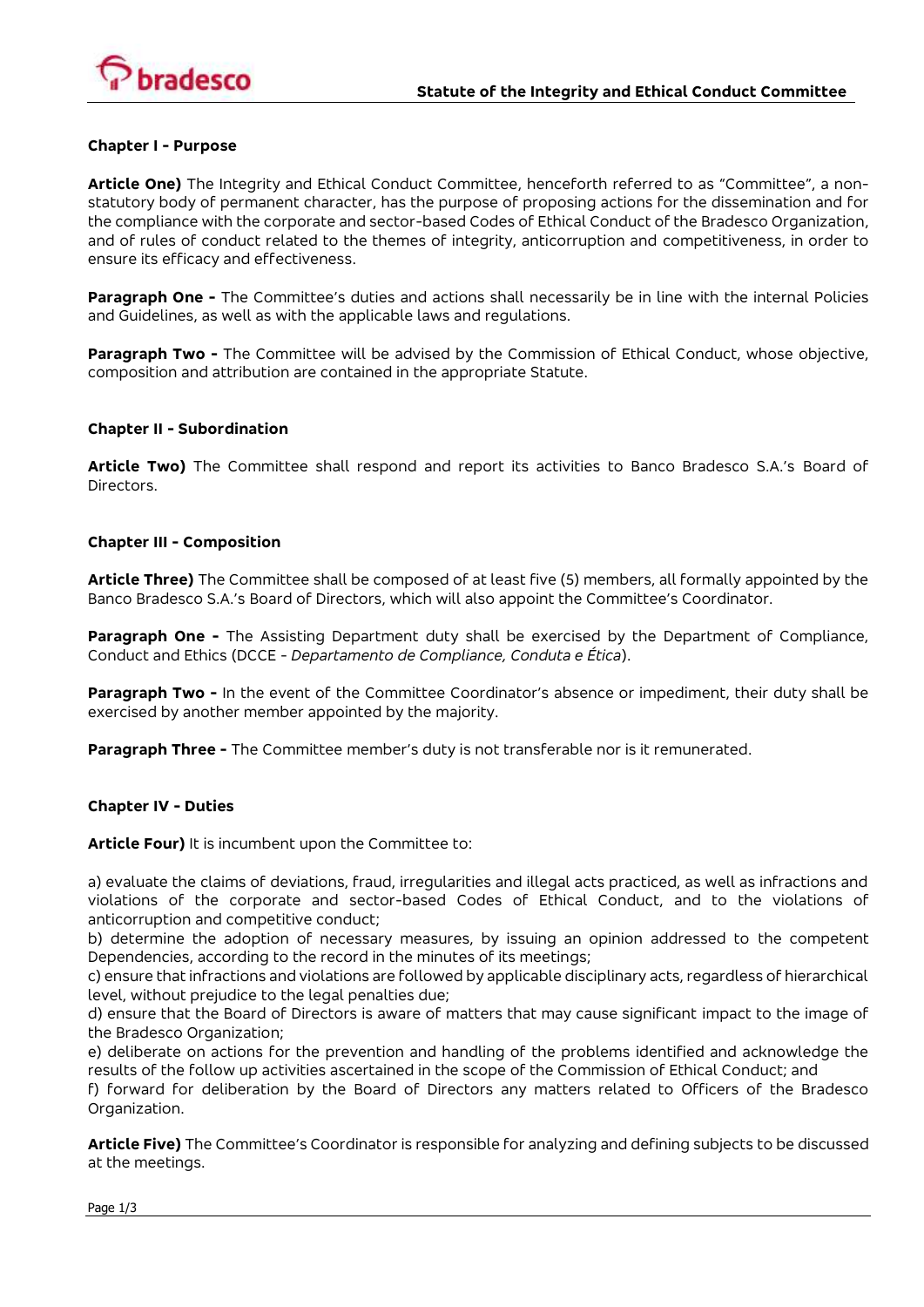

**Article Six)** It is incumbent upon the Assisting Department to:

a) prepare the annual agenda of the meetings of the Committee, sending the notices of meetings to the members;

b) prepare the presentations and reports to be submitted to the Committee's members;

c) prepare and send a draft of the minutes of meetings to the General Department, responsible for its formalization, collection of signatures, control and filing;

d) submit, monitor and report the progress of the resolutions made at the meetings to the Coordinator and, when requested by the Coordinator, to the Committee at the next meeting; and

e) ensure the full observance and compliance, with regard to this charter, of Standard 01.010, mainly in matters related to the revision of the composition and the charter, as well as the flow of opinions and approval levels.

# **Chapter V - Duties and Responsibilities**

**Article Seven.** In order to fulfill their duties and responsibilities, the Committee members shall:

a) comply and ensure compliance with the Committee's statute;

b) perform their duties in a loyal and diligent manner;

c) impartially examine any occurrences that are submitted for deliberation;

d) avoid any conflict that may jeopardize the normal development of Bradesco Organization's activities;

- e) not disclose information;
- f) give opinions and provide clarifications to the Board of Directors upon request; and

g) comply with and encourage good corporate governance practices in the Bradesco Organization.

## **Chapter VI - Frequency, Call Notice, Quorum and Decision-Making Process**

**Article Eight)** In order to comply with its duties, the Committee shall meet in quarterly ordinary or extraordinary meetings, whenever necessary.

**Paragraph One -** Calls shall occur with at least a five (5) working day notice, before the date of the meeting.

**Paragraph Two -** The Committee may invite other Management members to attend the meetings, as well as workers and/or employees who possess material information or whose work areas are related to the matters on the agenda. These persons shall have, as applicable, the same duties and responsibilities provided for in Article Seven.

**Paragraph Three -** The Committee will meet validly with the presence of the majority of its members. Meetings that take place in person or where members participate through tele/videoconference and other electronic means will be considered valid.

**Paragraph Four -** Decisions will always be made by a consensus. If a consensus is not reached for all items presented during the regular session, a new meeting should be rescheduled after members discuss and reach a joint decision.

**Paragraph Five -** The meetings that are to resolve on the revision / amendment of the chater should preferably have the participation of the sitting Coordinator.

### **Chapter VII - Registration and custody of the meeting's minutes**

**Article Nine)** The purpose of the meeting's minutes is to record the reports, resolutions, requests and other matters discussed by the Committee.